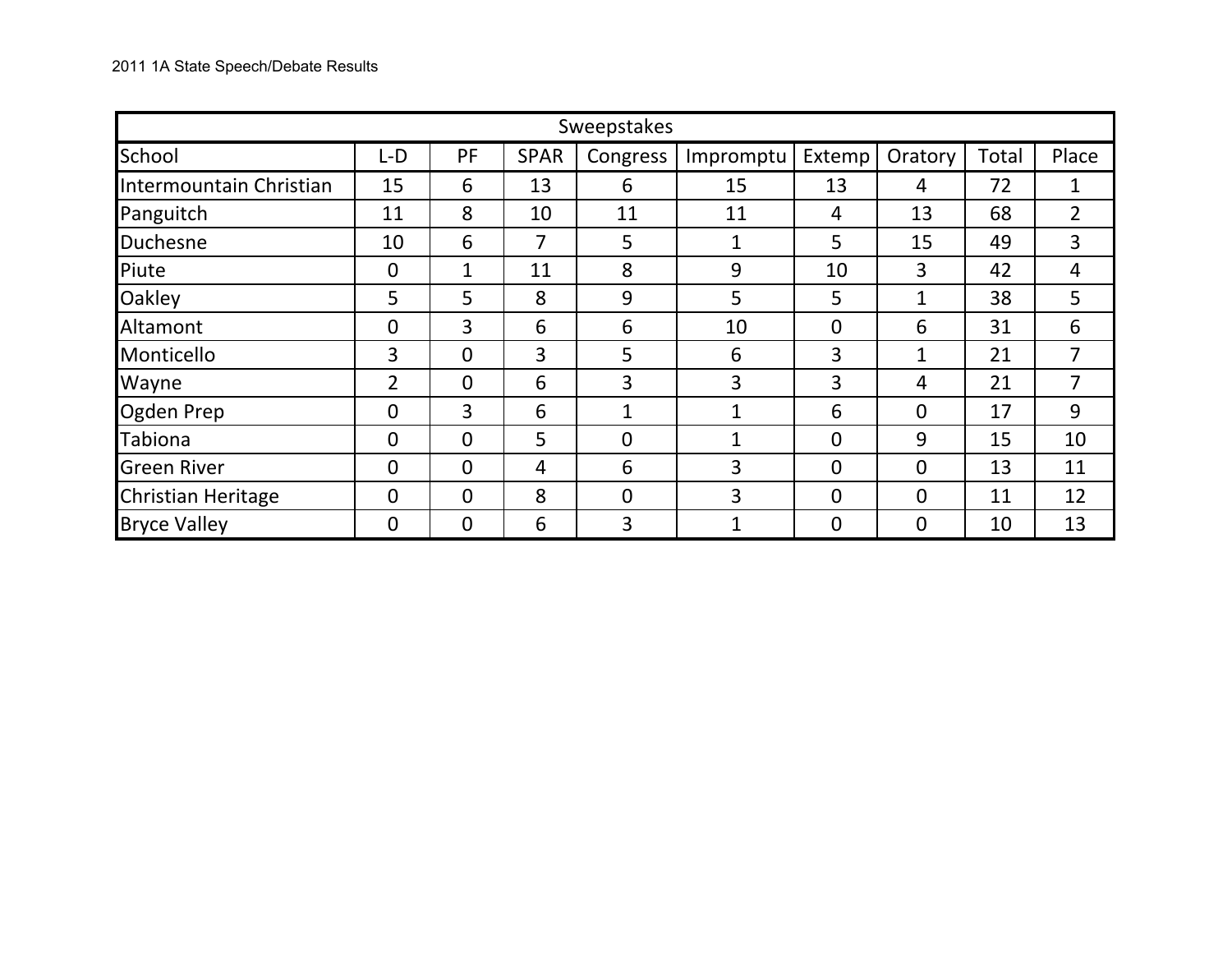2011 1A State Speech/Debate Results

| <b>Oratory Final</b> |                      |         |         |         |       |                |  |  |  |  |  |  |  |
|----------------------|----------------------|---------|---------|---------|-------|----------------|--|--|--|--|--|--|--|
| School               | Name                 | Judge 1 | Judge 2 | Judge 3 | Total | Place          |  |  |  |  |  |  |  |
| Panguitch            | Frecia Houston       | 1.05    | 3.05    | 1.05    | 5.15  | 1              |  |  |  |  |  |  |  |
| Duchesne             | Kim Bruton           | 2.05    | 2.05    | 2.05    | 6.15  | $\overline{2}$ |  |  |  |  |  |  |  |
| Duchesne             | Emma Rowley          | 5.05    | 1.05    | 4.04    | 10.14 | 3              |  |  |  |  |  |  |  |
| Duchesne             | <b>Allyson McKee</b> | 3.05    | 4.05    | 5.04    | 12.14 | 4              |  |  |  |  |  |  |  |
| Altamont             | Savana Miller        | 5.05    | 5.04    | 3.04    | 13.13 | 5              |  |  |  |  |  |  |  |
| Panguitch            | <b>Aubry Parking</b> | 4.05    | 5.04    | 5.03    | 14.12 | 6              |  |  |  |  |  |  |  |

|            | Impromptu Final      |           |         |         |           |      |                |  |  |  |  |  |  |  |
|------------|----------------------|-----------|---------|---------|-----------|------|----------------|--|--|--|--|--|--|--|
| School     | Name                 | Prelim/SF | Judge 1 | Judge 2 | Judge $3$ |      | Total   Place  |  |  |  |  |  |  |  |
| <b>ICS</b> | Hunter Owen          | 7.3       | 2.05    | 3.05    | 1.05      | 13.5 | 1              |  |  |  |  |  |  |  |
| Monticello | <b>Wyatt Holyoak</b> | 10.3      | 1.05    | 1.05    | 3.05      | 15.5 | $\overline{2}$ |  |  |  |  |  |  |  |
| Altamont   | <b>Kylie Coates</b>  | 9.3       | 5.04    | 2.05    | 5.04      | 21.4 | $\overline{3}$ |  |  |  |  |  |  |  |
| <b>ICS</b> | <b>Morgan Ewing</b>  | 12.28     | 3.05    | 5.04    | 2.05      | 22.4 | 4              |  |  |  |  |  |  |  |
| Panguitch  | Donnie Corwin        | 11.29     | 4.04    | 4.05    | 4.04      | 23.4 | 5              |  |  |  |  |  |  |  |

|               | <b>Extemp Final</b>    |        |         |         |         |       |                |  |  |  |  |  |  |  |
|---------------|------------------------|--------|---------|---------|---------|-------|----------------|--|--|--|--|--|--|--|
| <b>School</b> | Name                   | Prelim | Judge 1 | Judge 2 | Judge 3 | Total | Place          |  |  |  |  |  |  |  |
| <b>ICS</b>    | <b>Patrick Schwarz</b> | 3.15   | 1.05    | 1.05    | 1.05    | 6.3   | $\mathbf 1$    |  |  |  |  |  |  |  |
| Piute         | Lexie Dalton           | 5.14   | 2.05    | 2.05    | 2.05    | 11.3  | $\overline{2}$ |  |  |  |  |  |  |  |
| <b>Oakley</b> | <b>Conrad Hainds</b>   | 5.14   | 3.04    | 3.04    | 3.04    | 14.3  | $\overline{3}$ |  |  |  |  |  |  |  |
| <b>ICS</b>    | Josey Jaramillo        | 6.13   | 4.04    | 4.04    | 4.04    | 18.3  | 4              |  |  |  |  |  |  |  |
| Piute         | Kendall Willardsen     | 6.14   | 5.03    | 5.04    | 5.03    | 21.2  | 5              |  |  |  |  |  |  |  |
| <b>ICS</b>    | <b>Katherine Brown</b> | 9.12   | 5.04    | 5.03    | 5.04    | 24.2  | 6              |  |  |  |  |  |  |  |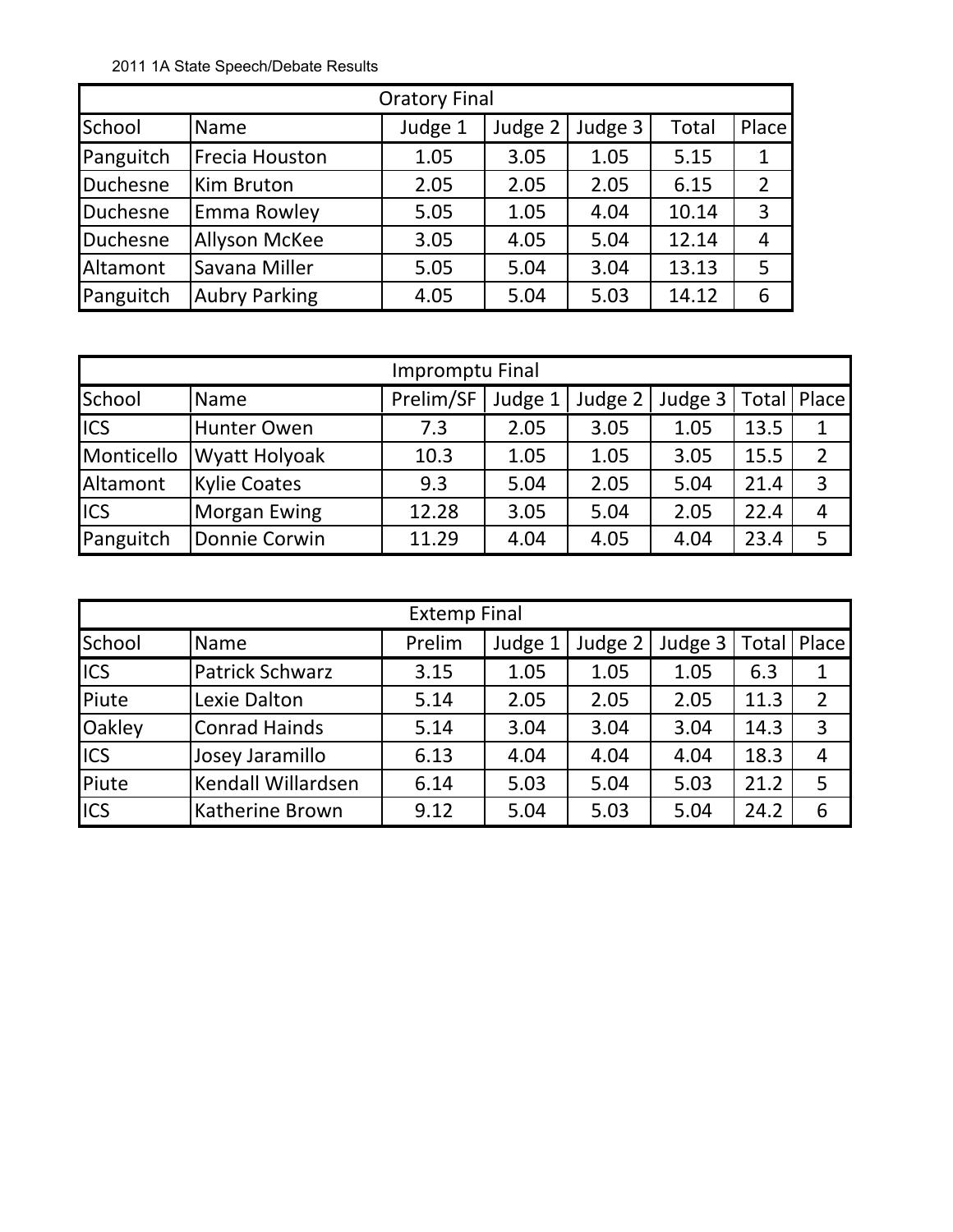|              | Congress               |       |                |             |       |                |       |       |                |  |  |  |  |  |
|--------------|------------------------|-------|----------------|-------------|-------|----------------|-------|-------|----------------|--|--|--|--|--|
|              |                        | Judge |                | Judge Judge | Judge | Judge          | Judge |       |                |  |  |  |  |  |
| School       | Name                   | 1     | $\overline{2}$ | 3           | 1     | $\overline{2}$ | 3     | Total | Place          |  |  |  |  |  |
| Panguitch    | Jaylen Dodds           | 2.05  | 3.05           | 2.05        | 3.04  | 2.05           | 4.04  | 16.28 | 1              |  |  |  |  |  |
| ICS          | Jacob Wilson           | 5.04  | 2.05           | 8.05        | 2.05  | 3.05           | 1.05  | 21.29 | $\overline{2}$ |  |  |  |  |  |
| Monticello   | <b>Dallin Anderson</b> | 7.03  | 6.05           | 15.04       | 1.05  | 1.05           | 2.04  | 32.26 | 3              |  |  |  |  |  |
| Oakley       | <b>Simon Ramirez</b>   | 3.04  | 1.05           | 3.05        | 12.03 | 9.04           | 9.04  | 37.25 | 5              |  |  |  |  |  |
| Green        | <b>Caleb White</b>     | 8.03  | 7.05           | 9.05        | 7.03  | 5.05           | 3.04  | 39.25 | $\overline{4}$ |  |  |  |  |  |
| Piute        | <b>Josey Morrison</b>  | 15.03 | 9.05           | 4.05        | 9.03  | 4.05           | 6.04  | 47.25 | 6              |  |  |  |  |  |
| Altamont     | Shelby Thayne          | 1.05  | 5.05           | 5.04        | 15.03 | 11.04          | 11.03 | 48.24 | $\overline{7}$ |  |  |  |  |  |
| Wayne        | <b>Megan Deffert</b>   | 6.03  | 14.05          | 10.05       | 8.03  | 7.04           | 7.04  | 52.24 | 8              |  |  |  |  |  |
| Panguitch    | Zach Breophy           | 4.03  | 4.05           | 1.05        | 15.03 | 15.03          | 13.03 | 52.22 | 9              |  |  |  |  |  |
| Oakley       | <b>Ryan Marcus</b>     | 15.03 | 15.05          | 14.04       | 4.04  | 6.05           | 5.04  | 59.25 | 10             |  |  |  |  |  |
| <b>Bryce</b> | Maybry Word            | 11.03 | 15.05          | 11.04       | 5.04  | 10.04          | 8.04  | 60.24 | 11             |  |  |  |  |  |
| Piute        | Braeden Jensen         | 10.03 | 15.04          | 15.04       | 6.04  | 8.04           | 12.03 | 66.22 | 12             |  |  |  |  |  |
| Duchesne     | Julia Potter           | 12.03 | 15.05          | 6.04        | 10.03 | 13.04          | 15.03 | 71.22 | 13             |  |  |  |  |  |
| Panguitch    | Tryler Brinkerhoff     | 14.03 | 10.05          | 7.04        | 15.02 | 15.02          | 15.02 | 76.18 | 14             |  |  |  |  |  |
| Altamont     | <b>Cassy Gardner</b>   | 15.03 | 8.05           | 12.05       | 14.03 | 15.03          | 15.02 | 79.21 | 15             |  |  |  |  |  |
| Duchesne     | <b>Emily Smith</b>     | 9.03  | 11.05          | 15.04       | 15.02 | 15.02          | 15.02 | 80.18 | 16             |  |  |  |  |  |
| Green        | McKay Thayn            | 15.02 | 15.03          | 15.04       | 11.03 | 15.02          | 10.04 | 81.18 | 17             |  |  |  |  |  |
| ICS          | <b>Tim Webster</b>     | 15.03 | 13.04          | 13.04       | 13.03 | 14.04          | 15.03 | 83.21 | 18             |  |  |  |  |  |
| Duchesne     | <b>Ben Herron</b>      | 15.03 | 15.05          | 15.04       | 15.03 | 12.04          | 15.03 | 87.22 | 19             |  |  |  |  |  |
| Ogden        | Marcos Santana         | 15.03 | 12.05          | 15.04       | 15.02 | 15.02          | 15.02 | 87.18 | 20             |  |  |  |  |  |
| Oakley       | <b>Maria Nerness</b>   | 13.03 | 15.05          | 15.05       | 15.02 | 15.02          | 15.02 | 88.19 | 21             |  |  |  |  |  |
| Green        | Dallice Johnson        | 15.02 | 15.03          | 15.04       | 15.03 | 15.03          | 14.03 | 89.18 | 22             |  |  |  |  |  |
| Altamont     | Rachel Gordon          | 15.02 | 15.03          | 15.04       | 15.02 | 15.02          | 15.03 | 90.16 | 23             |  |  |  |  |  |
| Monticello   | <b>Kelland Brewer</b>  | 15.02 | 15.03          | 15.04       | 15.02 | 15.02          | 15.02 | 90.15 | 24             |  |  |  |  |  |
| <b>Bryce</b> | Jacob Pollock          | 15.02 | 15.03          | 15.04       | 15.02 | 15.02          | 15.02 | 90.15 | 24             |  |  |  |  |  |
| Wayne        | Victoria Sorenson      | 15.02 | 15.03          | 15.04       | 15.02 | 15.02          | 15.02 | 90.15 | 24             |  |  |  |  |  |
| Piute        | Stede Lindgren         | 15.02 | 15.02          | 15.04       | 15.02 | 15.02          | 15.02 | 90.14 | 27             |  |  |  |  |  |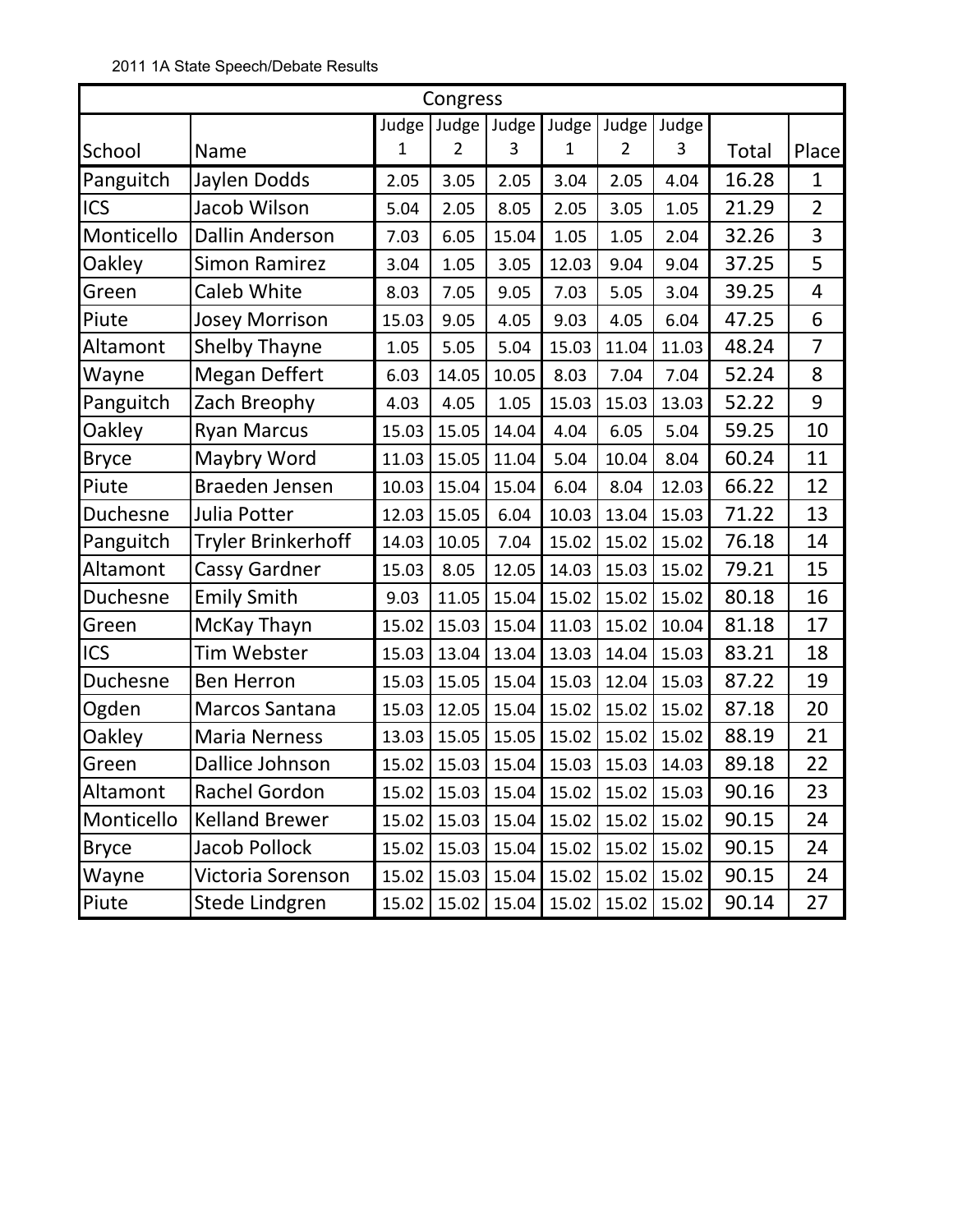2011 1A State Speech/Debate Results

|            | <b>Lincoln Douglas</b> |                | Round 1       | Round 2        |               |                | Round 3       | Round 4        |               |                | Total  |
|------------|------------------------|----------------|---------------|----------------|---------------|----------------|---------------|----------------|---------------|----------------|--------|
| School     | Name                   | W              | <b>Speaks</b> | W              | <b>Speaks</b> | W              | <b>Speaks</b> | W              | <b>Speaks</b> | W              | Speaks |
| <b>ICS</b> | Jacob Wilson           | 1              | 50            | $\overline{1}$ | 50            | $\mathbf{1}$   | 50            | $\mathbf{1}$   | 50            | $\overline{4}$ | 200    |
| Oakley     | Logan William          | 1              | 48            | $\mathbf{1}$   | 50            | $\overline{0}$ | 50            | $\mathbf{1}$   | 49            | 3              | 197    |
| <b>ICS</b> | Patrick Wolfe          | $\overline{1}$ | 49            | $\mathbf{1}$   | 48            | $\mathbf{1}$   | 49            | $\overline{0}$ | 50            | 3              | 196    |
| Panguitch  | <b>Aubry Parkin</b>    | $\mathbf{1}$   | 50            | $\mathbf{1}$   | 48            | $\overline{0}$ | 46            | $\mathbf{1}$   | 48            | 3              | 192    |
| <b>ICS</b> | Tim Webster            | 0              | 50            | 1              | 48            | $\mathbf{1}$   | 43            | 1              | 47            | 3              | 188    |
| Monticello | <b>Dallin Anderson</b> | $\mathbf{1}$   | 49            | 0              | 46            | $\overline{0}$ | 49            | $\overline{1}$ | 49            | $\overline{2}$ | 193    |
| Panguitch  | McKenna Finch          | $\overline{0}$ | 43            | $\mathbf{1}$   | 49            | $\mathbf{1}$   | 49            | $\overline{0}$ | 49            | $\overline{2}$ | 190    |
| Panguitch  | Jaelyn Gillett         | $\overline{0}$ | 48            | 0              | 47            | $\mathbf{1}$   | 47            | 1              | 48            | $\overline{2}$ | 190    |
| Duchesne   | <b>Brady Moon</b>      | $\mathbf{1}$   | 49            | $\overline{1}$ | 49            | $\overline{0}$ | 43            | 0              | 47            | $\overline{2}$ | 188    |
| Duchesne   | Ciara Larsen           | 1              | 46.33         | 0              | 46            | $\overline{0}$ | 45            | 1              | 48            | $\overline{2}$ | 185.3  |
| Duchesne   | <b>Ben Herron</b>      | 1              | 43            | 0              | 43            | 1              | 50            | 0              | 47            | $\overline{2}$ | 183    |
| Wayne      | Saren Faddis           | 0              | 43            | 0              | 49            | 1              | 46.67         | 0              | 48            | 1              | 186.7  |
| Wayne      | <b>Veldon Noyes</b>    | $\overline{0}$ | 46            | $\mathbf{1}$   | 45.33         | $\overline{0}$ | 44            | 0              | 46            | 1              | 181.3  |
| Duchesne   | Raechel Ivie           | $\overline{0}$ | 45            | $\overline{0}$ | 46            | $\mathbf{1}$   | 44.67         | 0              | 43            | $\mathbf{1}$   | 178.7  |
| Monticello | <b>Wyatt Holyoak</b>   | $\overline{0}$ | 43            | 0              | Drop          |                | Drop          |                | Drop          | $\overline{0}$ | 43     |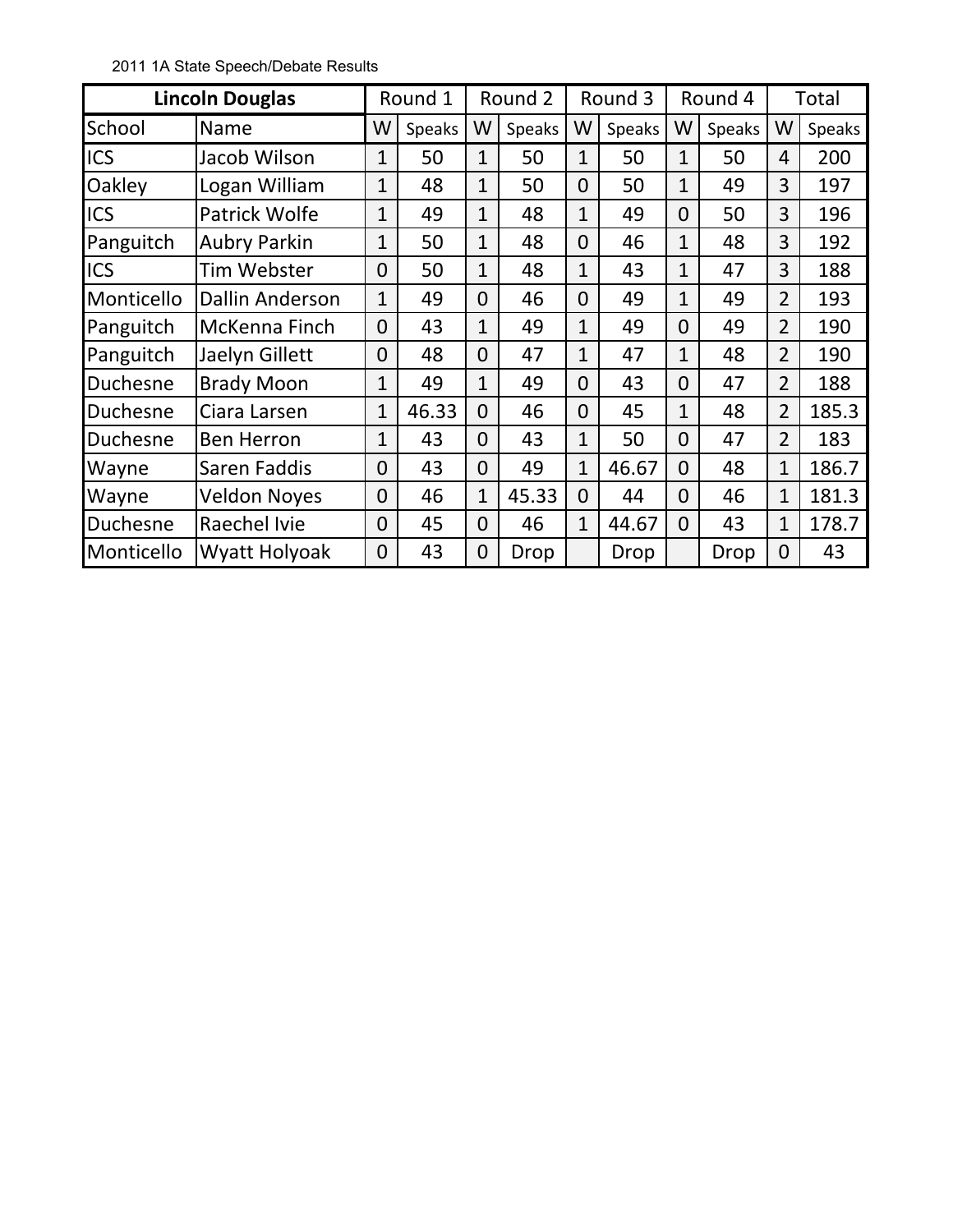|                | <b>SPAR</b>             |                  | Round 1 |                | Round 2 | Round 3        |        | Round 4        |        | Total          |        |
|----------------|-------------------------|------------------|---------|----------------|---------|----------------|--------|----------------|--------|----------------|--------|
| School         | Name                    | W                | Speaks  | W              | Speaks  | W              | Speaks | W              | Speaks | W              | Speaks |
| Green          | <b>Caleb White</b>      | $\mathbf{1}$     | 60      | $\mathbf{1}$   | 60      | $\mathbf{1}$   | 54     | $\mathbf{1}$   | 59     | 4              | 233    |
| Ch. Heri.      | Zanberger               | $\mathbf{1}$     | 60      | $\mathbf{1}$   | 56      | $\mathbf{1}$   | 58     | $\mathbf{1}$   | 55     | 4              | 229    |
| ICS            | <b>Morgan Ewing</b>     | $\mathbf{1}$     | 57      | $\mathbf{1}$   | 60      | $\mathbf{1}$   | 52     | $\mathbf{1}$   | 58     | 4              | 227    |
| <b>ICS</b>     | Josey Jaramillo         | $\mathbf 1$      | 59      | $\mathbf{1}$   | 55      | $\overline{0}$ | 57     | $\mathbf{1}$   | 56     | 3              | 227    |
| Oakley         | <b>Conrad Hainds</b>    | $\mathbf{1}$     | 60      | $\overline{1}$ | 50      | $\mathbf{1}$   | 60     | $\mathbf{0}$   | 54     | 3              | 224    |
| Panguitch      | <b>Shelby Gibson</b>    | $\mathbf 0$      | 46      | $\overline{1}$ | 55      | $\mathbf{1}$   | 57     | $\mathbf{1}$   | 55     | 3              | 213    |
| Panguitch      | Zach Brophy             | $\overline{1}$   | 60      | $\overline{0}$ | 52      | $\mathbf{1}$   | 43     | $\mathbf{1}$   | 57     | 3              | 212    |
| Piute          | Lexie Dalton            | $\mathbf 0$      | 59      | $\mathbf{1}$   | 48      | $\mathbf{1}$   | 60     | $\mathbf{1}$   | 57     | 3              | 224    |
| Altamont       | Savana Miller           | $\overline{1}$   | 57      | $\mathbf{1}$   | 60      | $\mathbf 0$    | 56     | $\mathbf{1}$   | 53     | 3              | 226    |
| Green          | McKay Thayn             | $\mathbf 1$      | 53      | $\overline{0}$ | 60      | $\overline{0}$ | 57     | $\mathbf{1}$   | 60     | $\overline{2}$ | 230    |
| <b>Tabiona</b> | Shantaya Strebel        | $\mathbf 1$      | 52      | $\overline{0}$ | 40      | $\mathbf 0$    | 56     | $\mathbf{1}$   | 56     | $\overline{2}$ | 204    |
| Duchesne       | <b>Becca Patross</b>    | $\mathbf 1$      | 53      | $\overline{0}$ | 42      | $\mathbf{1}$   | 59     | $\overline{0}$ | 52     | $\overline{2}$ | 206    |
| Duchesne       | <b>Alyson McKee</b>     | $\mathbf{1}$     | 55      | $\overline{0}$ | 58      | $\mathbf{1}$   | 51     | $\mathbf 0$    | 55     | $\overline{2}$ | 219    |
| Piute          | <b>Josey Morrison</b>   | $\mathbf 0$      | 50      | $\mathbf{1}$   | 49      | $\mathbf 0$    | 31     | $\mathbf{1}$   | 60     | $\overline{2}$ | 190    |
| <b>Bryce</b>   | <b>Sydney Cornforth</b> | $\mathbf{1}$     | 57      | $\mathbf{1}$   | 59      | $\mathbf 0$    | 59     | $\overline{0}$ | 41     | $\overline{2}$ | 216    |
| <b>Bryce</b>   | <b>Susan Mitchell</b>   | $\mathbf 0$      | 51      | $\overline{0}$ | 55      | $\mathbf{1}$   | 52     | $\mathbf{1}$   | 58     | $\overline{2}$ | 216    |
| Wayne          | <b>Rowland Adams</b>    | $\mathbf 0$      | 53      | $\overline{0}$ | 43      | $\mathbf{1}$   | 59     | $\mathbf{1}$   | 52     | $\overline{2}$ | 207    |
| Wayne          | <b>Megan Sorenson</b>   | $\mathbf{1}$     | 51      | $\mathbf{1}$   | 57      | $\overline{0}$ | 54     | $\overline{0}$ | 56     | $\overline{2}$ | 218    |
| Piute          | <b>Hillary Dalton</b>   | $\mathbf 0$      | 53      | $\mathbf{1}$   | 52      | $\mathbf{1}$   | 60     | $\overline{0}$ | 54     | $\overline{2}$ | 219    |
| <b>ICS</b>     | Josh Worley             | $\mathbf 0$      | 43      | $\mathbf{1}$   | 58      | $\mathbf 0$    | 48     | $\mathbf{1}$   | 57     | $\overline{2}$ | 206    |
| Oakley         | Ben Branham             | $\mathbf{1}$     | 51      | $\mathbf{1}$   | 57      | $\mathbf{0}$   | 43     | $\overline{0}$ | 52     | $\overline{2}$ | 203    |
| Monticello     | Katie Boyle             | $\mathbf 0$      | 46      | $\overline{0}$ | 49      | $\mathbf{1}$   | 43     | $\mathbf{1}$   | 58     | $\overline{2}$ | 196    |
| Ogden Prep     | Marcos Santana          | $\mathbf{1}$     | 51      | $\overline{0}$ | 43      | $\mathbf 0$    | 58     | $\mathbf{1}$   | 57     | $\overline{2}$ | 209    |
| Ogden Prep     | <b>Kyler Zaugg</b>      | $\mathbf{1}$     | 56      | $\mathbf{1}$   | 50      | $\mathbf{0}$   | 51     | $\overline{0}$ | 53     | $\overline{2}$ | 210    |
| Ch. Heri.      | Camilla Rifleman        | $\mathbf 0$      | 60      | $\mathbf{1}$   | 56      | $\mathbf{1}$   | 57     | $\overline{0}$ | 57     | $\overline{2}$ | 230    |
| Panguitch      | <b>Brandon Birch</b>    | $\mathbf 0$      | 55      | $\overline{0}$ | 55      | $\mathbf{1}$   | 47     | 0              | 53     | $\mathbf{1}$   | 210    |
| Duchesne       | <b>Brandi Moon</b>      | 0                | 57      | $\mathbf{1}$   | 46      | $\overline{0}$ | 57     | 0              | 58     | $\mathbf{1}$   | 218    |
| Altamont       | <b>Jesse Smith</b>      | $\boldsymbol{0}$ | 57      | $\overline{0}$ | 52      | $\mathbf{1}$   | 53     | 0              | 56     | $\mathbf{1}$   | 218    |
| Tabiona        | MacKenzie Wagner        | $\mathbf{1}$     | 47      | $\overline{0}$ | 52      | $\Omega$       | 48     | 0              | 56     | $\mathbf{1}$   | 203    |
| <b>Tabiona</b> | Ryan McMullen           | 0                | 50      | $\overline{0}$ | 40      | $\overline{0}$ | 24     | $\mathbf{1}$   | 56     | $\mathbf{1}$   | 170    |
| Green          | Dallice Johnson         | 0                | 46      | $\overline{0}$ | 48      | $\mathbf{1}$   | 57     | 0              | 53     | $\mathbf{1}$   | 204    |
| Altamont       | <b>Kelly Davis</b>      | 0                | 50      | $\overline{0}$ | 40      | $\overline{0}$ | 37     | 0              | 50     | $\overline{0}$ | 177    |
| Monticello     | Martha Beh              | $\overline{0}$   | 58      | $\overline{0}$ | 55      | $\mathbf{0}$   | 52     | $\overline{0}$ | 55     | $\overline{0}$ | 220    |
| Monticello     | <b>Kelland Brewer</b>   | 0                | 47      | $\mathbf 0$    | 55      | $\mathbf 0$    | 50     | 0              | 52     | 0              | 204    |